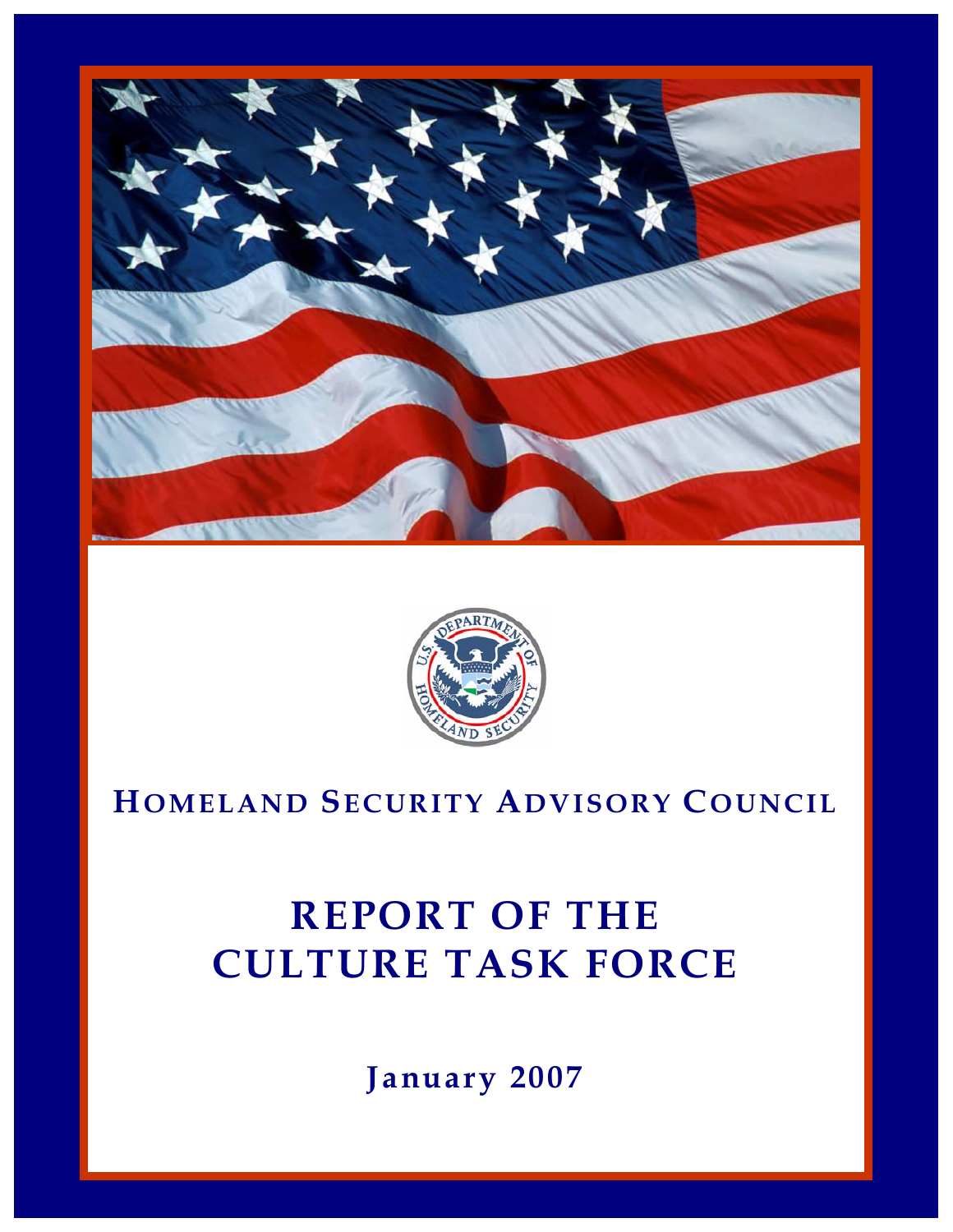This report, requested by Homeland Security Secretary Michael Chertoff, was produced by the Homeland Security Advisory Council's Homeland Security Culture Task Force (CTF). Consistent with the CTF's Charter, the report endeavors to provide specific and implementable recommendations to assist Secretary Chertoff and the Department's leaders in creating and sustaining an energetic, dedicated, and empowering mission-focused organization: one that leverages, focuses, strengthens and synergizes the multiple capabilities of its components and empowers them to continuously improve the Department's operational capacities and the security of the Nation.

The CTF recommendations and the rationale for each are set forth below:

#### **Recommendation 1:** *DHS Headquarters Must Further Define and Crystallize Its Role*

The Department of Homeland Security was created to align and integrate a number of existing component organizations and to develop a number of new organizational capabilities in order to provide a cohesive, integrated and operationally efficient means of protecting the homeland. Like most new organizations that result from an organizational consolidation, one of the initial and key organizational challenges is to define the role and accountability of the headquarters organization so that the desired alignment and integration are achieved, while retaining the strong operational focus of the component organizations. The cycle time and effectiveness for the alignment and integration can be significantly improved when there is a clear definition of the role and mission of the headquarters organization. Such a definition provides a framework that ensures the headquarters can focus on its role, authority and accountability while at the same time empowering the DHS component organizations to focus on their roles. To date, while much substantive progress has been made, there does not appear to be final and full clarity with respect to these respective roles. The DHS leadership needs to ultimately define the role of headquarters so that the operational component organizations can focus on their operational strengths, while the headquarters provides the overall policy, supports integrating processes where appropriate to leverage individual component strengths, and creates the organizational alignment necessary for overall DHS success. It is important that DHS headquarters not assume final operational responsibility for component missions but rather take responsibility for providing the effective vision, policies and resources to ensure the successful execution of all component missions. One CTF member viewed the DHS Headquarters optimum to be similar to the small sticker on most of our computer hard drives – "Intel inside" – and that DHS Headquarters' operational footprint should be that small in relationship to its component agencies. The following figure delineates key suggested elements for the DHS headquarters: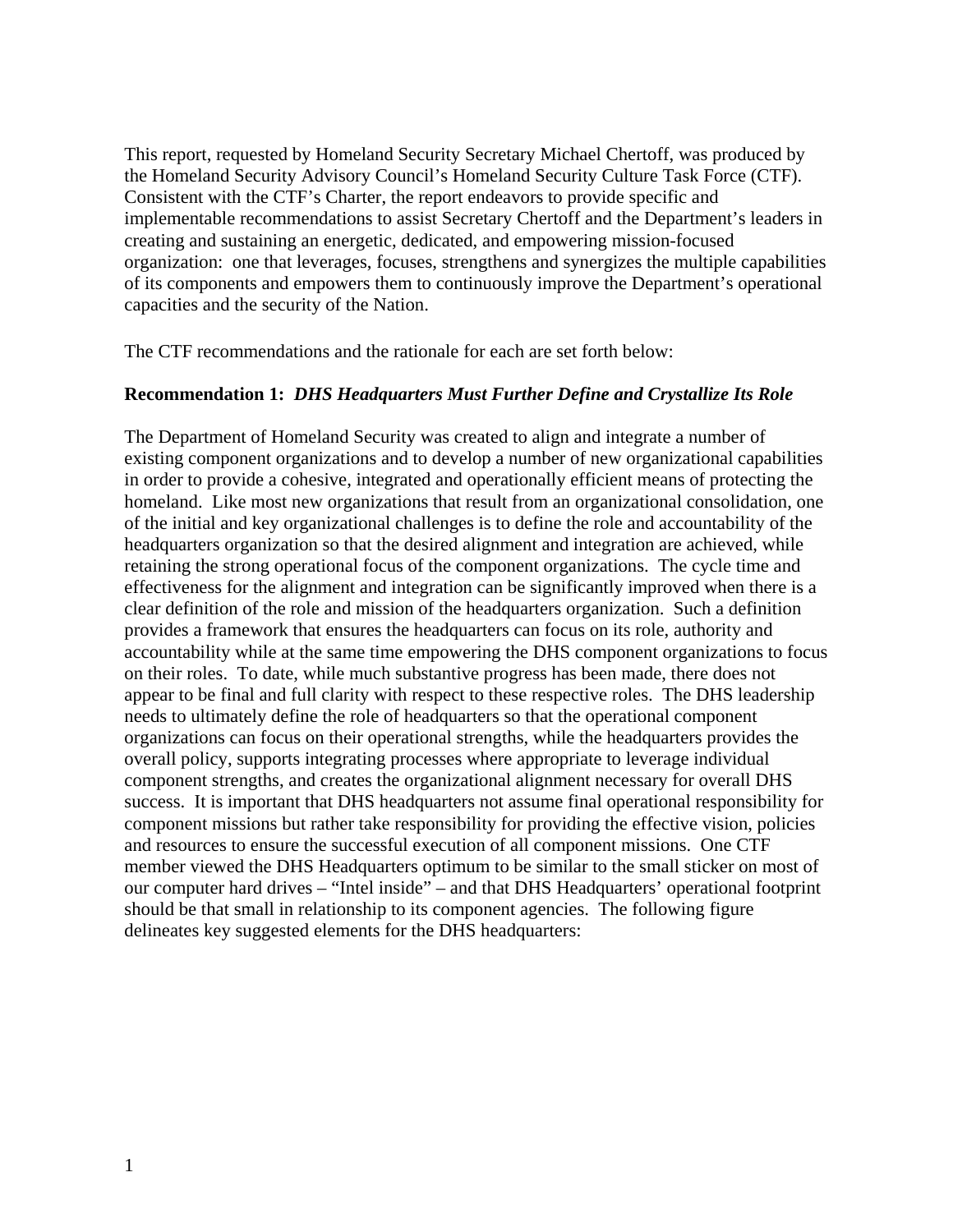# **Proposed Role of DHS Headquarters**

- **Establish overall DHS strategy and annual operational and financial performance objectives**
- **Insure DHS performance against operational and financial objectives through oversight of DHS Component Commands**
- **Actively engage with DHS Component Commands in their strategies, investments, and leadership development**
- **Rely on DHS Component Commands for Day to Day Execution of DHS objectives**
- **Sponsor and Lead DHS values, ethics and compliance standards**
- **Sponsor initiatives that have DHS wide impact on performance**
- **Manage shared DHS services**
- **Lead and coordinate interface with Congress and other governmental agencies and organizations**

*DHS HQ Supports Component Command Leadership & Performance*

The CTF suggests the following guidelines with respect to the role of DHS Headquarters in its relationship to its component organizations:

#### **Build Trust**, by:

- Clearly defining the DHS mission to the American People.
- Publicly and internally establishing Homeland Security goals and performance metrics so all can objectively see and measure Homeland Security success.
- Ensuring measurable performance against goals and metrics.
- Acting as the coordinated voice to Congress for the Department, proactively
- engaging Congress in establishing goals and measuring performance.
- Sponsoring and leading DHS values, ethics and compliance standards.

#### **Empower the components**, by:

- Beginning each week with a Leadership Meeting with the components.
- Aligning component goals with Homeland Security objectives.

- Integrating within component organizations the best functionality, practices and innovations of other components.

- Actively investing in the activities, people and strategy critical to the ability of component organizations to meet their goals.

- Sponsoring activities and initiatives that have enterprise-wide impact on performance.

#### **Empower employees**, by:

- Dropping the buzzword "Human Capital" and replacing it with "employees" or "members" of DHS.

- Requiring members of the headquarters to visit and to listen and respond to employees and engage and support groups outside the headquarters. All DHS presentations (component, state, local, tribal and the private sector) outside the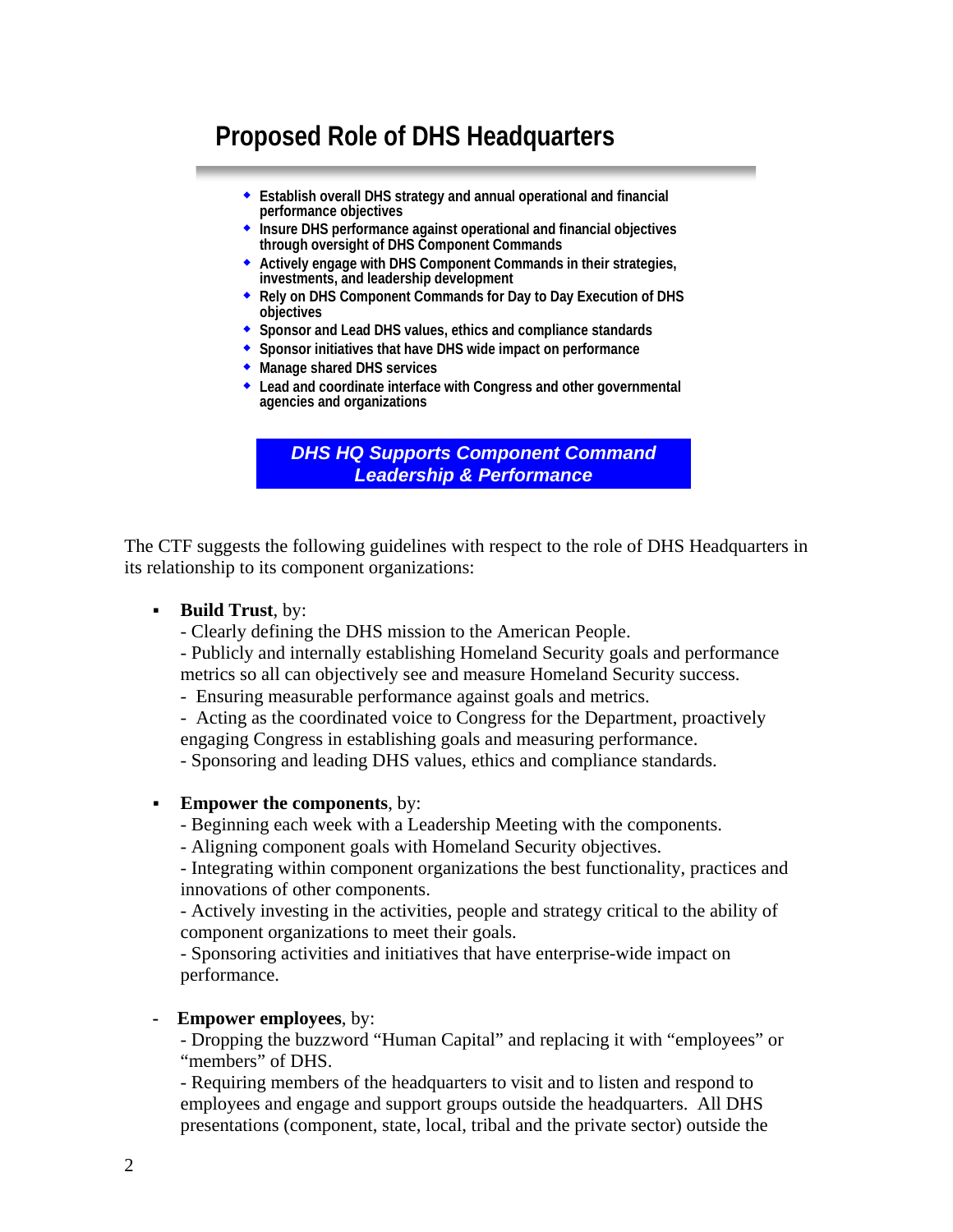Headquarters should result in formal action items to be addressed, and the actions taken, or decisions with respect to them, provided to their proponents within 30 days.

#### **Be a Good Partner**, by:

- Visiting regularly, and listening to, its Homeland Security Partners at the local levels where policies, plans, and requirements are frequently implemented and where security and disaster responses are most often executed.

- Administering grant programs in collaboration and partnership with its Homeland Security Partners.

#### **Recommendation 2:** *Implement Homeland Security Management and Leadership Models*

Success of nearly every large, diverse and geographically dispersed organization requires alignment around a common language, common management process, and common leadership expectations. DHS should adopt a closed loop management model that sets the key relationships between strategic accountabilities, organizational units, performance expectations and management processes to achieve DHS goals. DHS should also adopt a leadership and training model, including "joint duty and training" experience that will help all DHS leadership to focus collaboratively on key leadership expectations and objectives. Experience indicates that adoption of both models will dramatically support DHS leadership in fulfilling the DHS mission. These shared expectations must be evident and met by both appointees and career executives at DHS headquarters and in the components.

A key element of the management model is alignment around a framework of expectations for everyone in the Department. A proposed set of expectations of Involvement, Inspiration, Innovation and Service "frame" the management model.



# Proposed DHS Management Model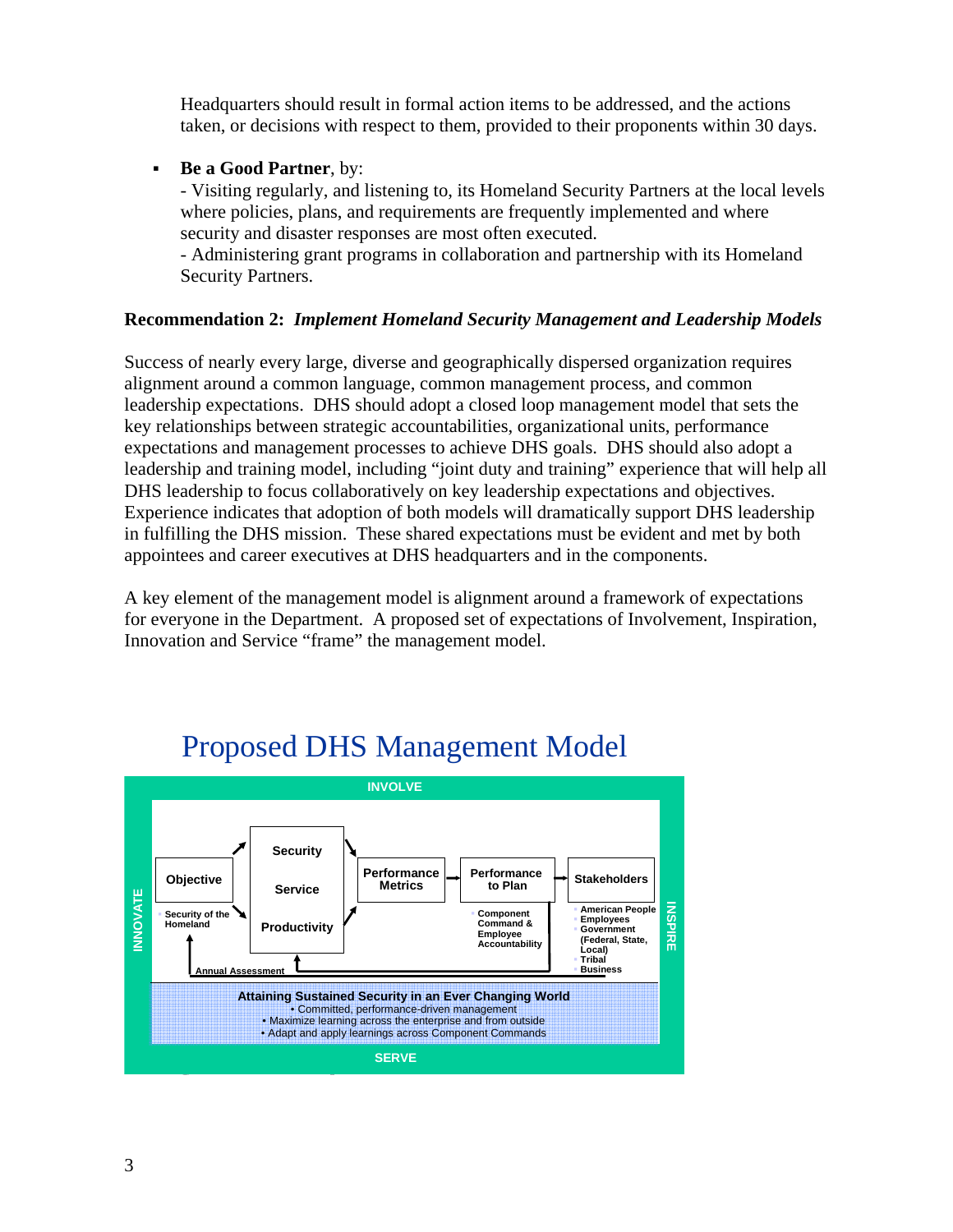A foundation for the leadership expectations is the set of "framing" words for the management model. Involve, Inspire, Innovate and Service must be modeled at all levels and become the elements of expectations at the top of the model. Experience indicates that adoption of both models will dramatically support DHS leadership in fulfilling the DHS mission. These shared expectations must be evident and met by both appointed and career executives at DHS headquarters and in the components.



#### **Recommendation 3:** *Establish an Operational Leadership Position*

Alignment and integration of the DHS component organizations is vital to the success of the DHS mission. The CTF believes there is a compelling need for the creation of a Deputy Secretary for Operations (DSO) who would report to the Secretary and be responsible for the high level Department-wide measures aimed at generating and sustaining seamless operational integration and alignment of the component organizations. We recommend that the position be a career Federal employee in order to provide continuity and freedom from political influence. This official would also be in a position of continuity to help drive organizational maturation and to reinforce the culture required for the long-term success of DHS and its components. The DSO would be selected from candidates with a strong National Security operations background similar to a Chief Operations Officer. However, the DSO would not be involved in the daily execution of operational duties carried out by the component agencies. The DSO would also maintain close coordination with the Under Secretary for Management, whose ultimate role would be reinforced by the DSO's seniority and Department-wide jurisdiction. The DSO perspective should be employee-centric, leadership-focused, and process centric, driven to challenge "conventional thinking" and with a "license" from the Secretary to champion imaginative/innovative processes and ideas. The DSO would be responsible for creating and/or championing strategic initiatives that reinforce the assumption that all efforts should be about "the Security of the Homeland" – not about the Department of Homeland Security, as such: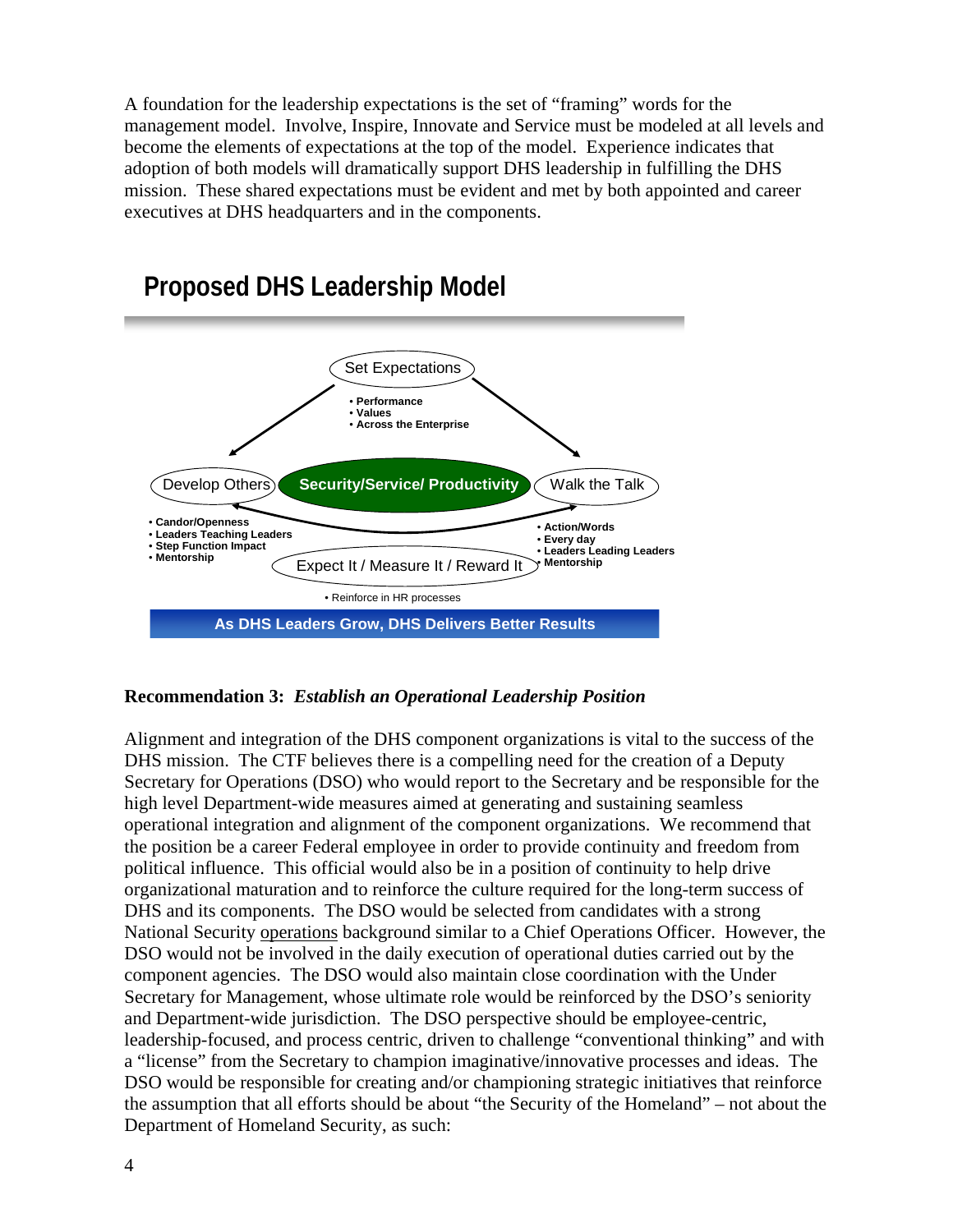• Institutionalize experience and continuity and address the looming Homeland Security Leadership Vacuum

Historically and for reasons of urgency it would appear that much of the decision making within the Department's headquarters has been made by a core group of trusted appointees. In order to ensure consistent leadership and decision-making commensurate with National and Homeland Security missions and the Department's responsible execution of them, we recommend immediate efforts be undertaken to assess current decision-making authorities and processes. The assessment should identify, select, formally train and empower Government Service personnel throughout the Headquarters to assume positions for a leadership transition period that should be in effect for at least six months on either side of the November 2008 presidential election.

#### **Recommendation 4:** *Create leadership empowered teamwork and a "Blended Culture"*

The CTF believes that given the diversity, history and strong culture of many of its component organizations, there can be no hierarchically imposed "single culture" within the Department. We do, however, believe that an overarching and blended culture can be developed that is based on threads of common values, goals, and focus of mission among DHS Headquarters and its component organizations. The CTF recommends that the Secretary appoint a senior career/general schedule homeland security employee reporting to the Secretary to assist/support the Secretary in the continuous development and sustainment of the overarching/blended culture within the Department. With the support and direction of the Secretary and supported by staff from all DHS components, this leader will help develop the Secretary's overarching cultural vision and the strategic goals required to create the desired diverse but mission focused Homeland Security culture. This individual will also provide staff support for monitoring, testing, and supporting the continuous improvement of that culture with ultimate emphasis upon the readiness and the esprit de corps of the "troops in the field."

- No single Homeland Security culture is possible or for that matter wise.
- DHS must leverage its Components' unique cultures to create organizational and operational capacities greater than is the sum of their parts.
- Under Senior Homeland Security leadership preferably a career employee DHS should consider hiring professional contractors that will assist in the continuous development and sustainment of a mission-focused culture within the spectrum of Homeland Security activities:
	- o With the tremendous operational requirements the Homeland Security Department sustains, and with the results of another – perhaps less than complimentary - 2006 Federal Workforce Survey looming, it is recommended that DHS consider expediting the cultural development process through outsourcing.
	- o There are organizations in the Private Sector that will deploy and embed within DHS qualified, objective, emotionally and organizationally detached personnel to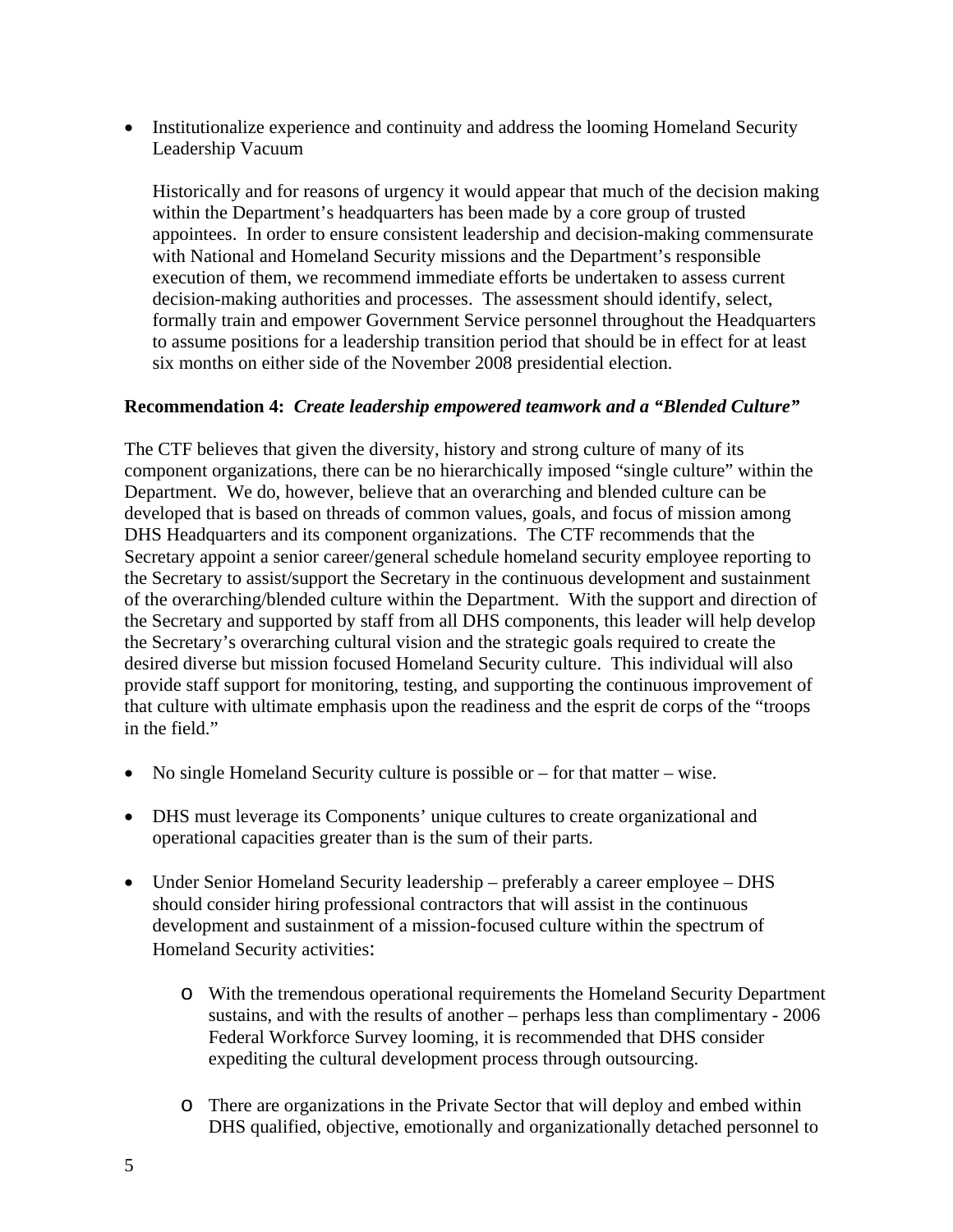help develop the leadership's vision and strategic goals of creating a Homeland Security (rather than DHS) Mission Culture and then monitor, objectively test, and support progress in achieving, continually improving and sustaining an operationally focused, innovation and people rewarding culture.

• Address the appointee imbalance now by beginning to supplementing appointee personnel throughout the Headquarters with Government personnel to prevent an organizational vacuum and possible Homeland Security "meltdown" that could result with a change in Administrations.

#### **Recommendation 5:** *Engage the State, Local, Tribal and Private Sector in an - "Outside the Beltway-Focused" Collaborative Process*

The CTF recognizes that Homeland Security is about Security of the Homeland – not about the organizational entity called the Department of Homeland Security. With notable exception (e.g., the national strategy on homeland security), the CTF believes there must be a change in the historic tendency to create Federal/DHS Centric and top-down plans/templates/frameworks that perhaps are not executable within states and communities and in the private sector. Since there are also many cases where operational implementation begins with the DHS component organizations, one of the roles of the DHS headquarters should be to establish regionalization requirements for the component organizations, designed to clarify and facilitate their coordination with state and local authorities, to provide an integration function where more than one component organization is required to be part of the process, and to eliminate component gaps, conflicts or overlaps. Going forward, the Secretary should direct that those responsible for establishing policy requirements work closely with the associated DHS component organizations to ensure clarity and understanding of the operational implications of those policies. Further, the DHS component organizations should be responsible for coordination of those policies with the state, local, tribal and private sector on a regional basis. This will optimize the capabilities of DHS headquarters and take advantage of the component organizations' relationships with the state, local, tribal and private sector. Further, the Secretary should direct that existing plans, policies, requirements, etc. be reviewed and those that were earlier developed without such coordination be modified as necessary to ensure that they are in fact executable by state, local, tribal and highconsequence private sector entities. Another critical need is for the DHS to recognize and engage State, Local, and Tribal components within the planning stages for DHS grant funding. A cohesive, comprehensive, and coordinated grant formula matrix should be developed within this partnership. This will assure a collaborative, transparent and stable process for the State, Local and Tribal partners seeking DHS grants.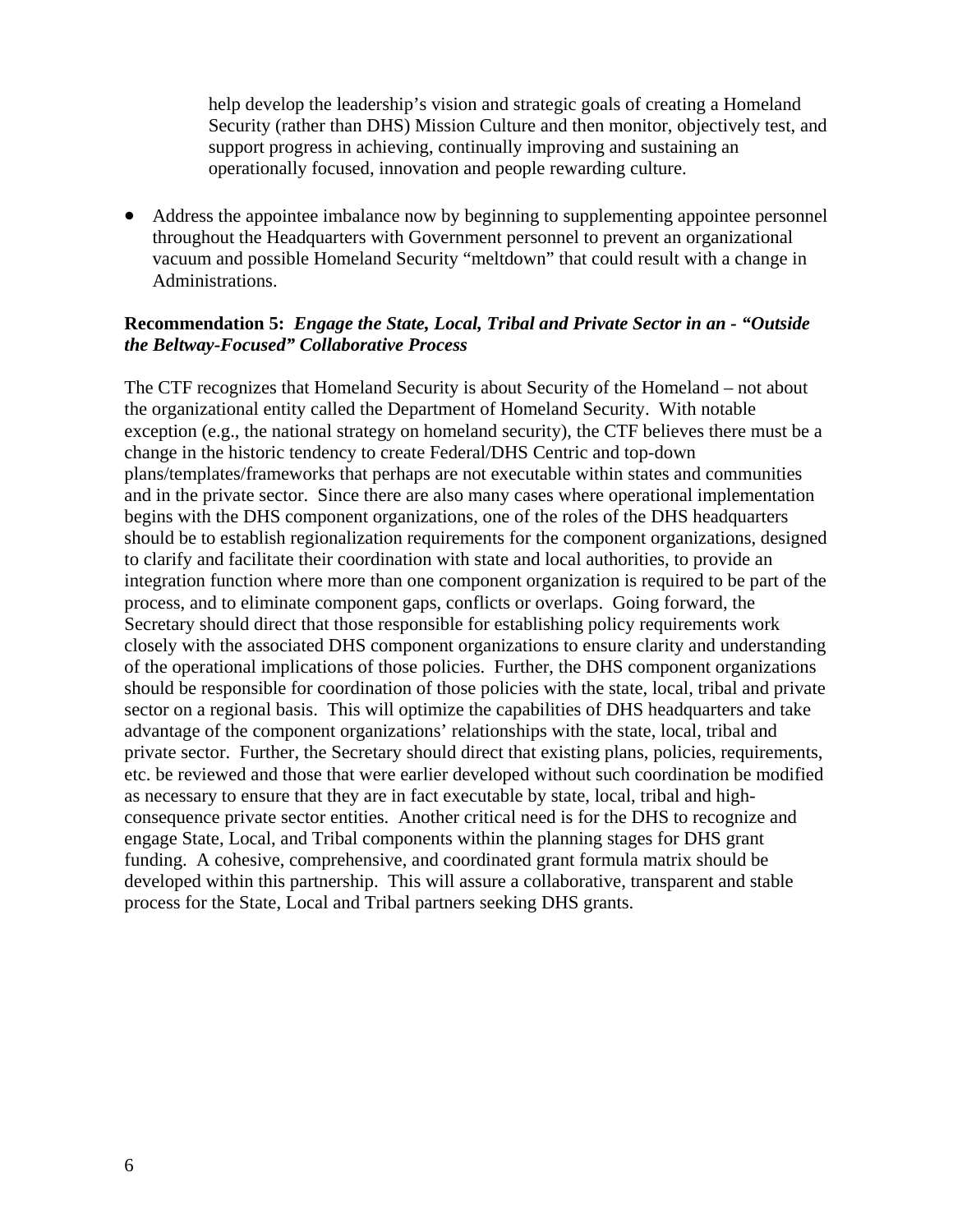#### **Recommendation 6:** *Institutionalize the Opportunity for Innovation*

The innovation process in a world where threats are always evolving, while, at the same time resource constraints and limitations are imposed, is one of the most challenging processes to manage. There should be a healthy tension between managing innovation from an integrated perspective while at the same time recognizing that a good deal of real innovation often occurs at the local level where day to day problems are pragmatically encountered and solutions developed. Both are important elements. We believe that one of the roles of the DHS headquarters should be the management and oversight of technologies and innovations that may have impact or potential impact across multiple DHS component organizations. Each of the DHS component organizations needs to be directly involved in the prioritization of development. We believe, however, that the component organizations should also have accountability for innovation that will directly impact their operational capabilities. Further the component organizations need to share their innovative proposals and actions in order to maximize any cross organizational opportunities that may exist.

The U.S. Coast Guard has an Innovation Council: create such an organization within each of the Department's component agencies and have a single point of contact in Headquarters for all ideas/technologies/techniques/policies focused on the continuous improvement of the Department's operations and capabilities. The *innovation* official would have direct access to the Secretary and be responsible for tracking the Department's actions on ideas from their initial delivery to their implementation, modification, or rejection – and then providing formal feedback to the submitter on the rationale for the Department's actions.

#### **Conclusion**

DHS Headquarters has been challenged by the Congress with one of the most daunting assignments in the history of the U.S. Government – amalgamating and aligning 22 separate governmental agencies into a single, cohesive, efficient, and effective department.

DHS Headquarters has made solid strides in accomplishing its Herculean task, but the magnitude of the "change management" required is so vast that, in the opinion of the Task Force, it will require a continuum of progress over a period of many years before optimum cultural unity and affinity can be achieved. It must be further acknowledged that establishing and maintaining a cultural "esprit de corps" is not a one-time or incident-based process - it is an unending journey.

This Report provides recommendations for structural modifications designed to facilitate the advancement and enhancement of a Departmental Culture, but, in the end, "Culture" is about people relationships and inspirations, and how the people of the Department view its Leadership, the organization itself and its purposes, and the importance of one's individual role within the Department.

The Department has a stirring rally cry, which might be expressed as: "Defending America, Saving Lives." All of its people need to be motivated to achieve that noble end to the very best of their abilities.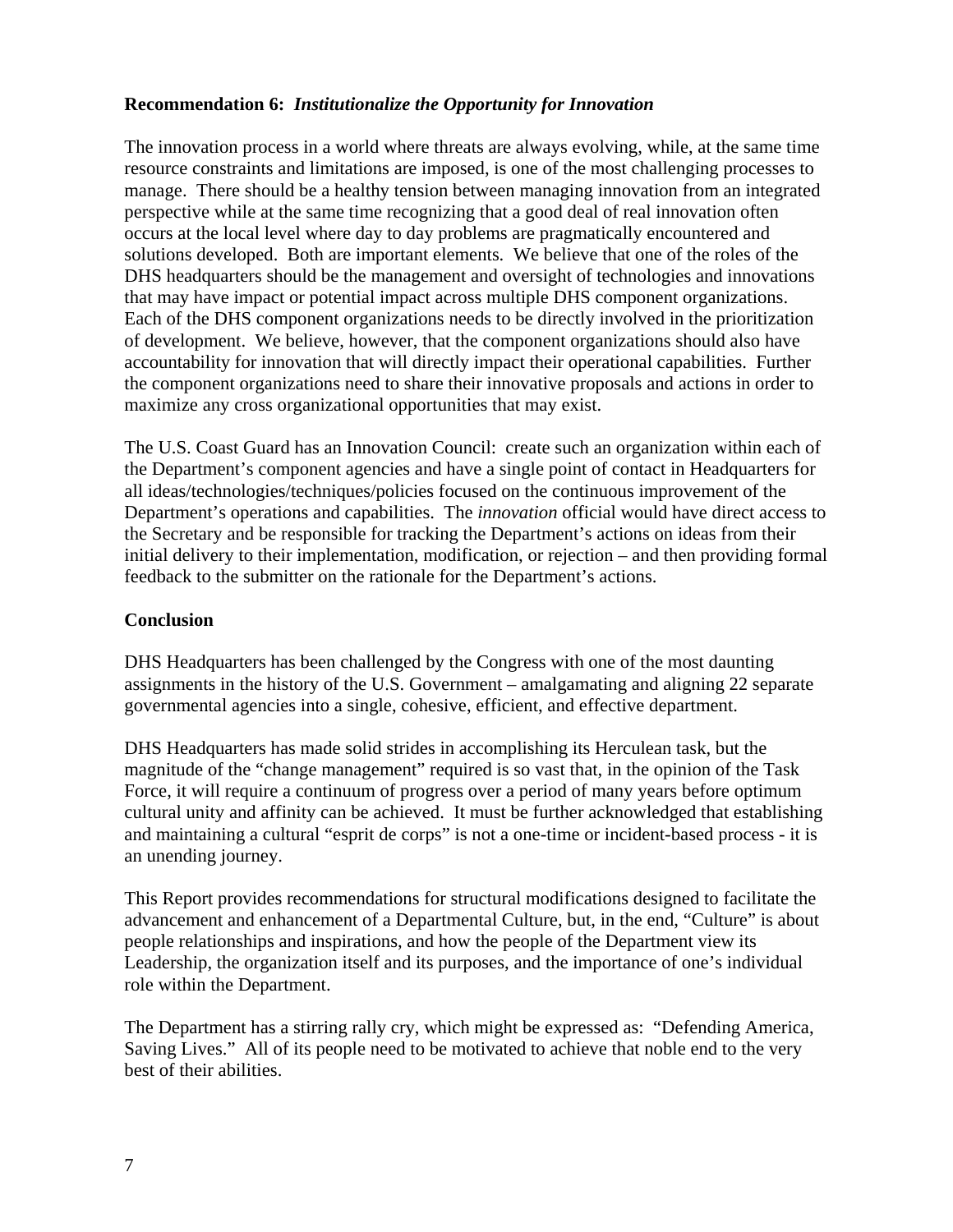# **ADDITIONAL BACKGROUND**

- **A. Homeland Security Culture Task Force Charter**
- **B. Introduction**
- **C. Background** 
	- 1. History of DHS The Beginnings
	- 2. Second Stage Review
	- 3. Strategic Plan
- **D. Task Force Process**

# **E. Observations**

- 1. Culture Hallmarks of Effective Organizations
- 2. OPM Human Capital Survey Results 2004 and DHS Response
- 3. DHS Headquarters
- 4. DHS Component Agencies

# **Appendices**

- Appendix A: Homeland Security Culture Task Force members and Homeland Security Advisory Council Staff
- Appendix B: Government and Private-Sector Subject Matter Experts
- Appendix C: U.S. Coast Guard Commandant's Innovation Council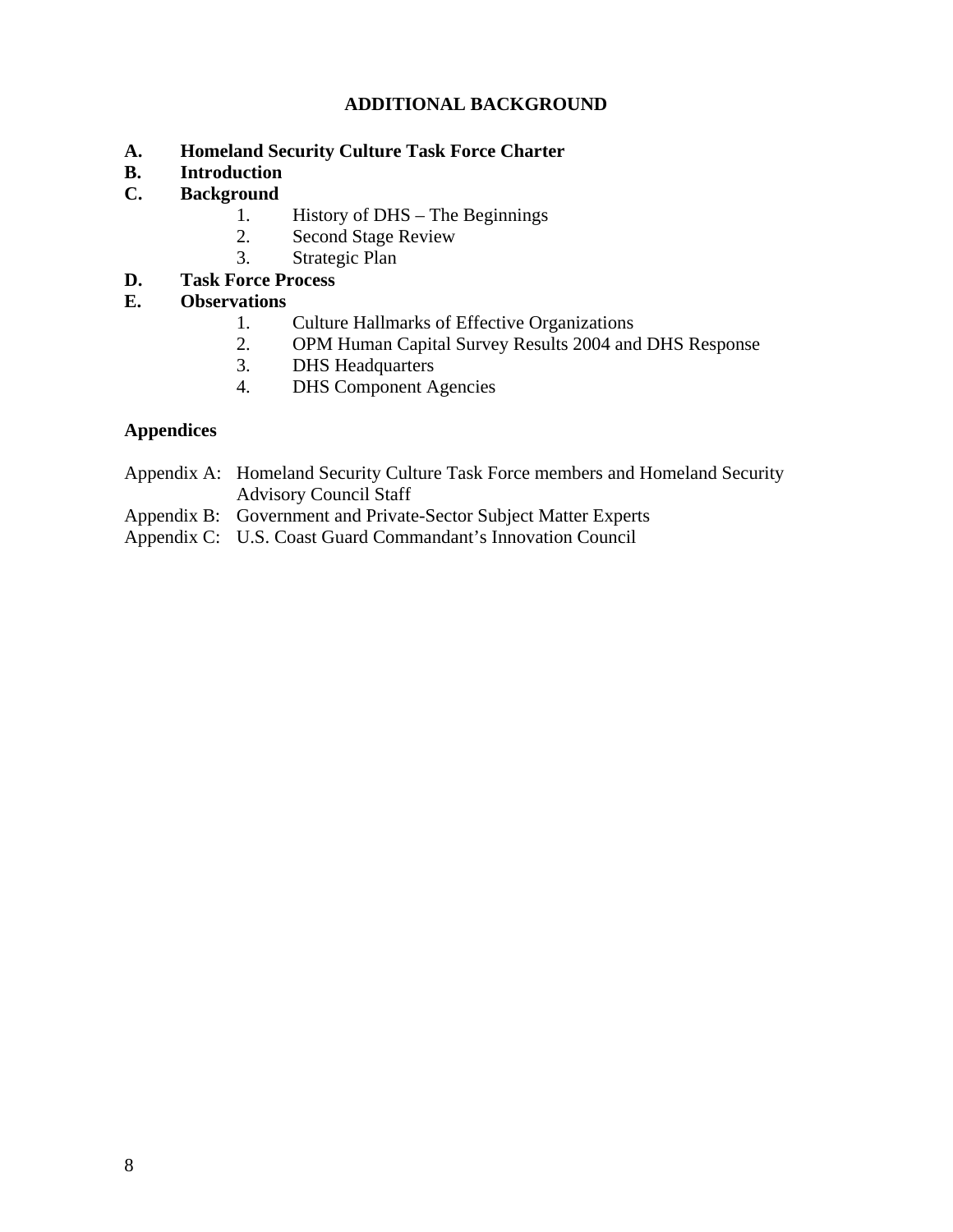# **A. Homeland Security Culture Task Force Charter**

In June 2006, Homeland Security Secretary Michael Chertoff directed the Homeland Security Advisory Council (HSAC) to establish a Task Force to provide observations and recommendations for achieving and maintaining an empowering, energetic, dedicated, mission-focused culture within the Department and, most importantly, within the spectrum of its state, tribal, local and private sector partners.

# **B. Introduction**

Having an agile, innovative and people empowered environment is the foundation of most successful organizations. While there are many styles, tools and techniques that can be used, it is ultimately the responsibility and role of senior leadership to create that environment. This report provides a number of recommendations aimed at ensuring the Department of Homeland Security is successful in putting in place key processes and leaders who will create an environment for success.

# **C. Background**

# **1. History of DHS**

DHS was created by the Department of Homeland Security Act of 2002. Twenty-two agencies that were formerly subordinate to the Departments of Agriculture, Commerce, Defense, Energy, Health and Human Services, Justice, Transportation, and Treasury were combined and reorganized within the new department. The creation of DHS involved the largest restructuring of the executive branch of the Federal Government since the Department of Defense was established in 1947. Governor Tom Ridge, who was appointed by President Bush to lead the White House's Office of Homeland Security in October 2001, became the Department's first Secretary on January 24, 2003. The affected Federal agencies and activities were transferred to the new department beginning in March, 2003. On February 15, 2005 Secretary Michael Chertoff was sworn in as the second Secretary of Homeland Security.

# **2. Second Stage Review - (2SR)**

When Secretary Chertoff succeeded Secretary Ridge as the Department's Secretary, his first major effort was to make an effort to better structure the fledgling Department. Secretary Chertoff stated that 2SR would:

- Increase overall preparedness, particularly for catastrophic events
- Create better systems to move people and goods more securely
- Strengthen border security and reform immigration processes
- Enhance information sharing with partners, particularly with state, local, tribal, and private sector leadership
- Improve financial, human resource, procurement and information technology management systems
- Realign the DHS organization to maximize mission performance.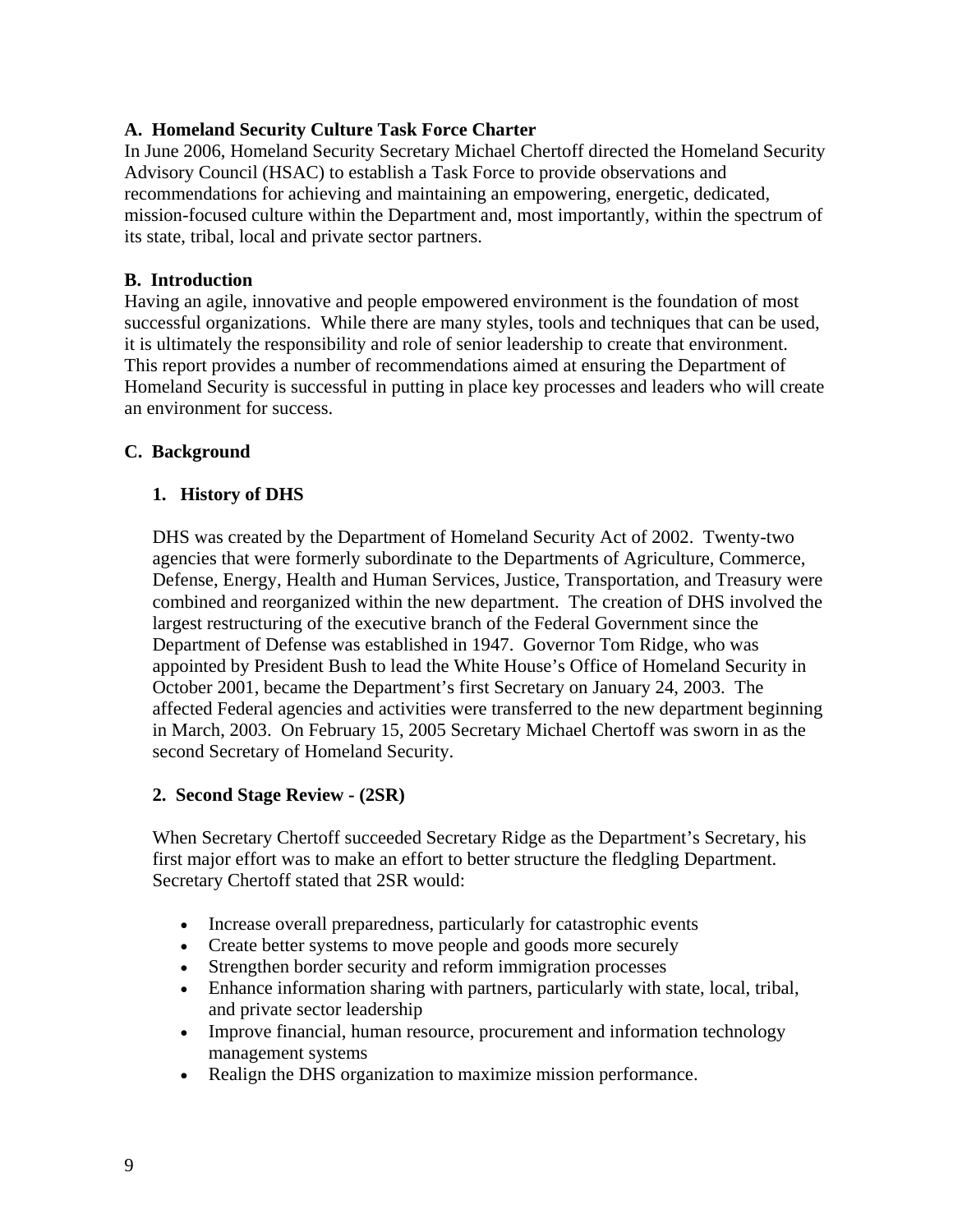# **3. The Strategic Plan**

The Department's current Strategic Vision is a 31-page document that was written in 2004. The CTF understands that there is a new DHS strategic vision in the final draft stages of development. The CTF hopes the new DHS strategic vision will result from the integration of leadership expectations; the views of DHS component commands; and state, local, tribal and private sector input about how best to implement that vision. The CTF believes that all of these inputs are central to successful implementation of the DHS strategic plan.

# **D. Task Force Process**

The Task Force conducted several meetings and teleconferences and discussed at length how best to pursue the Secretary's tasking with Federal, State, and local government officials and corporate and private subject-matter experts. Based on those meetings, Task Force leadership prepared a draft report that was subsequently reviewed, edited and approved by the full Task Force and HSAC members.

# **E. Observations**

During a number of the Task Force meetings, presentations and testimony were received from a number of elements. The following observations come largely from those presentations:

# **1**. **Culture hallmarks of effective organizations**

Every successful organization has effective leadership, performance metrics, hiring processes, training resources, people focused activities, and a mission statement that is understood by its employees. Such organizations also have effective innovation departments that are never satisfied with the status quo and are always seeking continuous improvement. We observed that there are a number of strong and capable component commands in DHS. Other component commands are improving, but it is too early to make a determination of the effectiveness of leadership actions until the next round of OPM survey data is available.

A number of CTF members related personal stories as to how the value of a corporate acquisition was destroyed by the acquirer's mandate that the acquiree's culture be changed to strict conformance with that of the acquirer, regardless of the people consequences.

# **2**. **2004 Office of Personnel Management (OPM) Human Capital Survey Results and DHS Response**

The Department's 2004 OPM Federal Human Capital Survey results showed many areas that require substantive action for improvement. There were some instances where DHS senior leadership at the Headquarters and in its component agencies attempted to address the specific deficiencies. It remains to be seen if these efforts have promoted the necessary organizational and cultural changes. To that end, the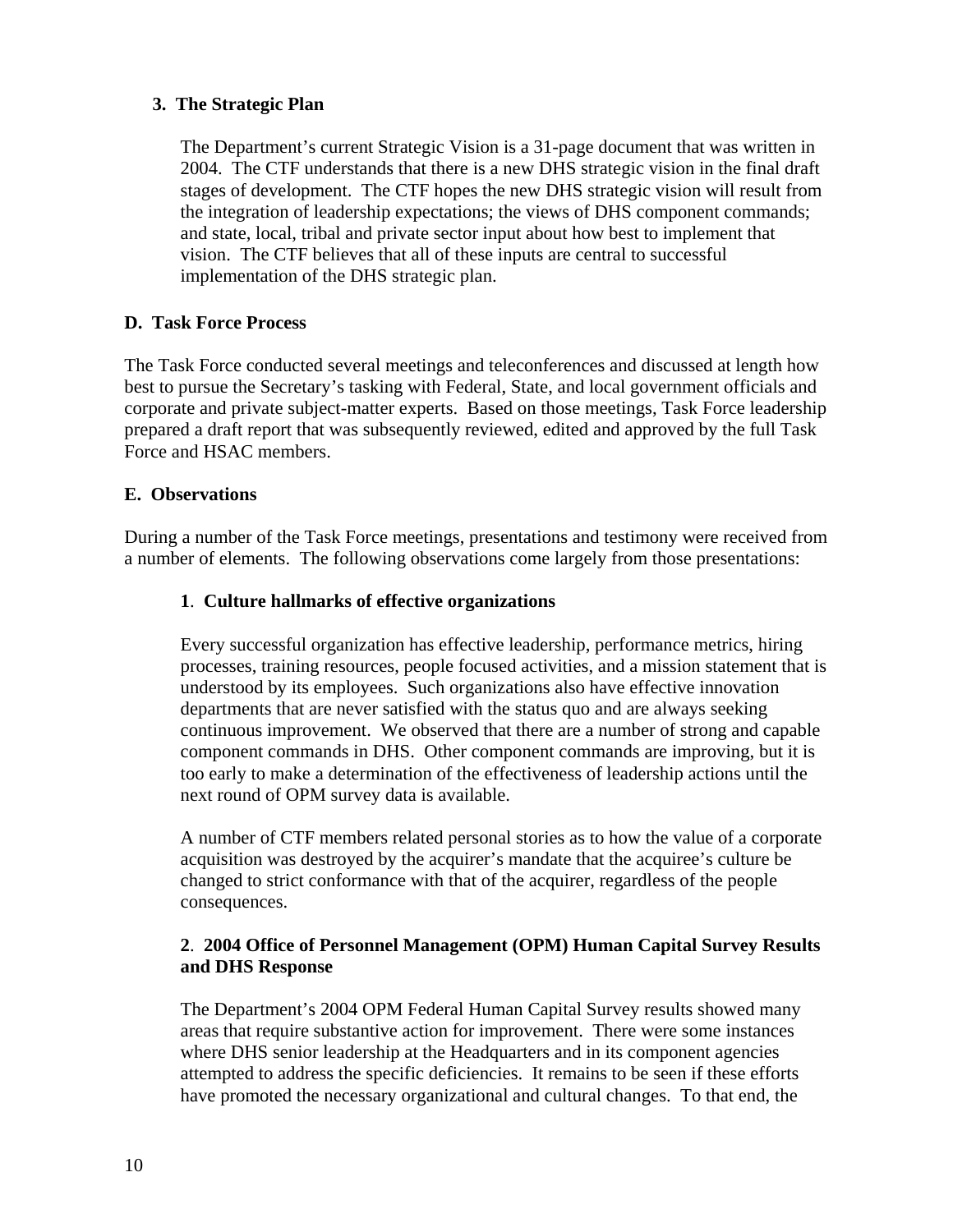creation of this Task Force, in June 2006, by the Secretary to address these issues is a step in the right direction.

Based on the information and feedback the taskforce heard from the presenters, we have no reason to believe the 2006 OPM Federal Human Capital Survey will show major changes from previous survey results, indicating that continued leadership attention is required in the areas of employee engagement and department alignment.

#### **3. DHS Headquarters**

The roles, responsibilities, and decision-making processes of the Department of Homeland Security Headquarters are still undergoing definition.

Homeland Security takes a team effort – appointees, career employees, contractors, and the people throughout State, local and tribal Governments, the academic community, and the entirety of the private sector who will have to create, execute and continuously improve and sustain effective Homeland Security policies and operational capabilities.

The Task Force believes that DHS Leadership must ultimately and clearly define the Headquarters role in relation to empowering DHS employees and what the Headquarters often refers to as its state, local, tribal and Private Sector "Homeland Security Partners." The Task Force believes that the Headquarters should develop a modus-operandi that listens to the spectrum of its partners and uses their input to develop visions, objectives, actionable and objectively measurable/manageable strategies, to supply the requisite resources, and above all empower, recognize and honor those in the field who are actually entrusted with accomplishing the Homeland Security mission "on the ground."

# **4. DHS Component Agencies**

The Department's seven Component Agencies understand their missions and "role within them."

- Some are doing well....strong culture and actions in place.
- Others recognize the need for change and are taking actions.
	- o Organizational changes recently mandated in law provide an opportunity for a new beginning for FEMA.
	- o FEMA must learn from and correct Hurricane Katrina deficiencies but not dwell on them. The next "all-hazards" disaster could happen at any moment.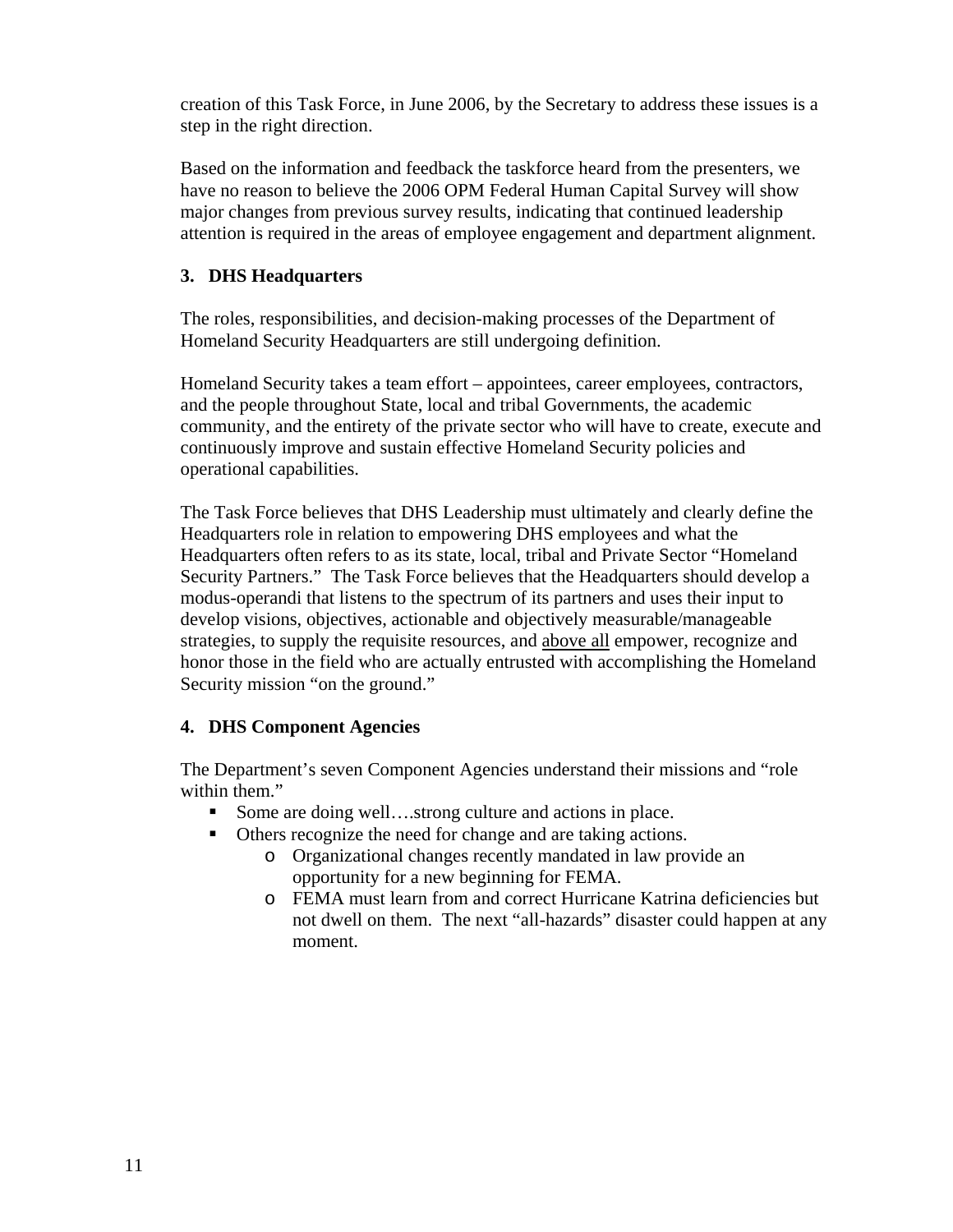# **Appendix A**

#### **CULTURE TASK FORCE MEMBERS**

**Herb Kelleher** (Chair) - Executive Chairman, Southwest Airlines Co. **Rick Stephens** (Vice Chair) - Senior Vice President, Human Resources and Administration, The Boeing Company **Dr. David Abshire -** President, Center for the Study of the Presidency **Duane Ackerman** - Chairman and Chief Executive Officer, Bell South Corporation **Dr. Richard Andrews** - Senior Director, Homeland Security Projects National Center for Crisis and Continuity Coordination **Karen Anderson** - Former Mayor of Minnetonka Minnesota, and Past President of the National League of Cities **Dr. Sandra Archibald -** Dean and Professor, Evans School of Public Affairs, University of Washington **Sen. Michael Balboni -** Deputy Secretary for Public Safety**,** New York **Kathleen M. Bader -** Textron Inc. Board Member **Sheriff Michael Carona** - Sheriff, Orange County, California **Dr. Roxane Cohen Silver** - Professor, University of California at Irvine **Dr. Ruth David** - President and Chief Executive Officer, Analytic Services, Inc. **Dr. Lydia Thomas** - President and Chief Executive Officer, Mitretek Systems, Inc. **Ellen Gordon** - Former Administrator, Iowa Emergency Management Division **Steve Gross -** President, BiNational Logistics LLC **Dr. Doug Huntt** - President and Chief Executive Officer, Burlington United Methodist Family Services, Inc **Dr. Steve Kerr** - Chief Learning Officer, Goldman Sachs **Supervisor Don Knabe** - Supervisor, L.A. County Board of Supervisors **George Vradenburg** - President, Vradenburg Foundation; former EVP for Global and Strategic Policy, AOL/Time Warner **Houston Williams** - Chairman and Chief Executive Officer, Pacific Network Supply **Jack Williams** - President and Chief Executive Officer, Equitech International **Judge William Webster,** Ex-Officio (HSAC Chair) **Secretary James Schlesinger**, Ex-Officio (HSAC Vice Chair)

# **HOMELAND SECURITY ADVISORY COUNCIL STAFF**

**Doug Hoelscher,** Director, Homeland Security Advisory Committees **Michael Fullerton**, Deputy Director, Homeland Security Advisory Committees and Director, Academe and Policy Research Senior Advisory Committee **Mike Miron,** Director, State and Local Officials Senior Advisory Committee and Director, Culture Task Force **Jeff Gaynor**, Director, Emergency Response Senior Advisory Committee and Director, Culture Task Force **Candace Stoltz,** Director, Private Sector Senior Advisory Committee **Ruth Smith,** Special Assistant **Carnes Eiserhardt**, Executive Assistant **Kezia Williams**, Conference Coordinator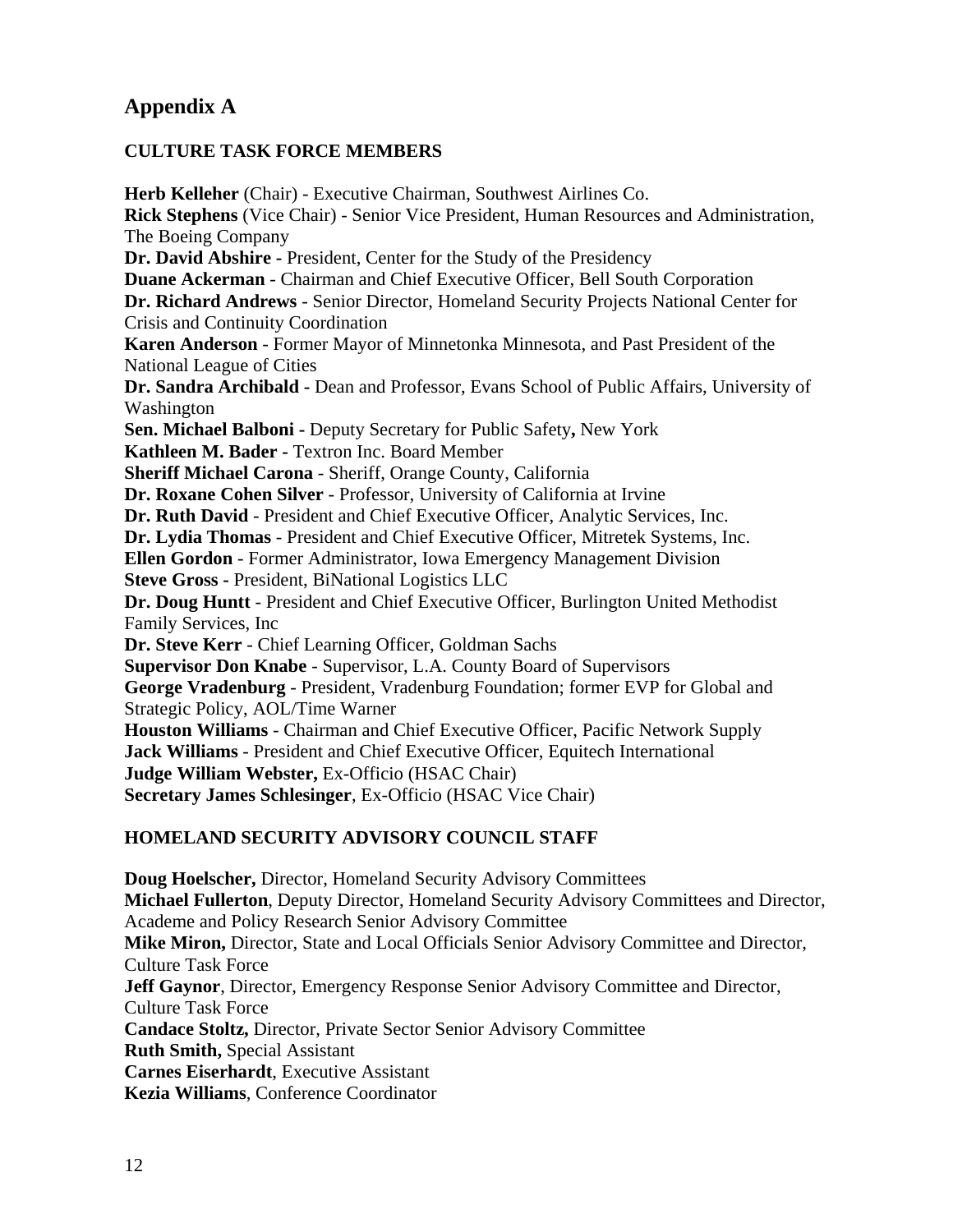# **Appendix B**

# **Subject-Matter Experts**

**Joe Adamoli**, Director of Internal Communications, DHS

**CDR Laticia Argenti**, USCG, Chief, Policy & Doctrine Development Division, DHS

**Angela Drummond**, President and CEO of SiloSmashers

**Ron James**, Senior Policy Advisor to the Under Secretary of Management, DHS

**Marta Perez**, Chief Human Capital Officer, DHS

**Dr. Leslie Pollack**, Manager, HR Research & Studies Group, Office of Personnel Management

**Gale Rossides**, Associate Administrator – Business Transformation and Culture, Transportation Security Administration, DHS

**Dr. George Tanner**, Chief Learning Officer, DHS

**Michael Stroud**, House Homeland Security Committee

**Mark Sullivan**, Director, United States Secret Service, DHS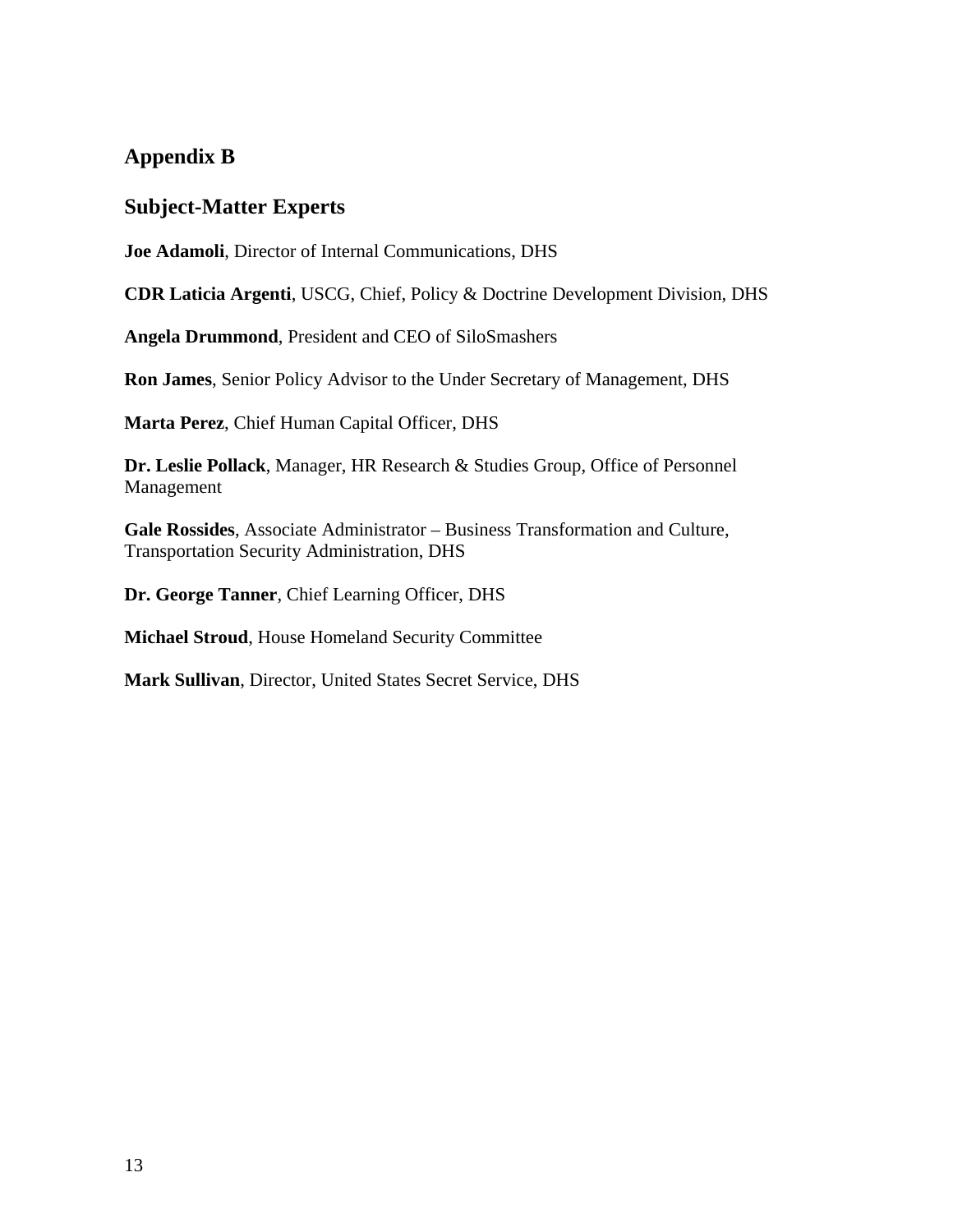# **Appendix C: U.S. Coast Guard's Commandant's Innovation Council**

The Coast Guard recognizes the potential for individuals to solve organizational challenges by ingeniously applying their talents and existing resources. The Commandant's Innovation Council champions these Innovators by revealing and illuminating their ideas and evaluating them for enterprise-wide implementation. The Council acts as a catalyst for change in the way the Coast Guard conducts its Operations and Support. Among its many mandates, the Council seeks to promote an innovative culture throughout the organization; identify enabling technology; champion innovative solutions and the Coast Guard's key business processes.

The Coast Guard Innovation Initiative was formally established with the creation of the Commandant's Innovation Council in November 2000. Since its inception, the Innovation Council, which reports directly to the Chief of Staff, has provided cross-programmatic advocacy to Coast Guard personnel, units and programs while promoting an innovative culture which entertains all ideas in resolving organizational challenges.

#### Innovation Council Philosophy

Innovation is not a new concept, just as improving efficiency and effectiveness are age-old objectives. Across commercial and government sectors, leaders continuously search for new ways to obtain better results. The Coast Guard Innovation Initiative aids Coast Guard leaders in achieving this goal by establishing processes that seek-out, promote and help implement innovative ideas specifically designed to improve organization and program effectiveness. The Innovation Council supports this initiative by aggressively acting to prioritize and champion competing Coast Guard innovation projects and by serving as an enabler with Field Innovation Councils to ensure Coast Guard-wide initiative alignment and implementation.

#### Innovation Initiative Processes

To further the goals of the Innovation Initiative, the Innovation Council has established the following processes:

#### Innovation Venture Capital Fund

The Innovation Venture Capital Fund is used to fund innovative solutions to organizational challenges. The fund also supports the annual Innovation Exposition and Captain Neils P. Thomsen Innovation Awards program. Members and units may submit proposals to the Commandant's Innovation Council via the Innovation Database where they are evaluated for technical, business, and resource merit.

#### Innovation Exposition

The annual Innovation Exposition is designed to bring together Team Coast Guard, industry and other Government agencies to establish open dialogue among the technology users, innovators, academia, Research and Development Centers, and Coast Guard support elements to promote innovation. The Exposition typically is focused on major Coast Guard challenges and the agenda will consist of the full range of issues pertaining to Homeland Security and other Coast Guard mission areas. Information on the annual Innovation Exposition is promulgated via ALCOAST (All Coast Guard) Messages at the beginning of each calendar year.